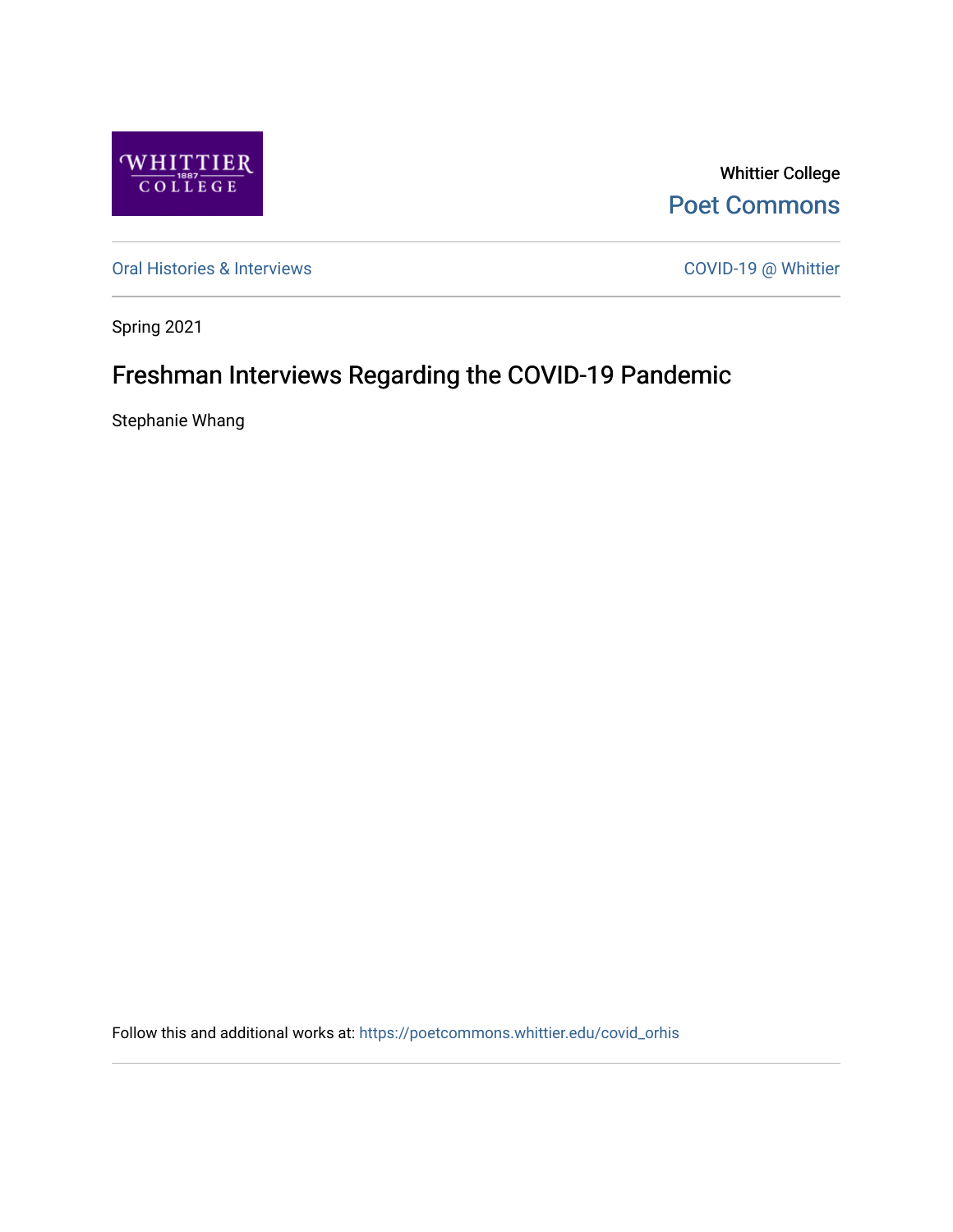## Interview Response of Rylie Driscall, Freshman

1. You probably had expectations for your first year in college that changed as COVID-19 progressed. What were your expectations of college prior to the pandemic?

I think my expectations for college were pretty common to most other freshmen--I was looking forward to an education experience that would take me beyond the routine of high school level classes, I was excited to meet new people, both people who I shared much in common with and people from walks of life that I have never experienced. Perhaps stereotypically, I had this image in my head of living in the dorms, walking to the cafe for meals, talking with professors between classes, meeting with friends to study and hang out. Typical expectations for an atypical year!

2. How has online learning impacted your overall attitude towards continuing your education?

Learning online has made me even more determined to continue my education in person. I feel a bit like I have been given a spoonful of the best food I've ever eaten, but I can't have more than that until next year. Many of the courses I've taken so far have been incredible--they're challenging, enlightening, and engaging, and some days It seems like I can feel my brain changing as it rewires pathways to incorporate everything I've learned.

However, my full appreciation for college education feels out of reach. I love to learn, but some of my favorite subjects--math and science--are incredibly challenging for me, and without an in person format I am often left floundering to understand or reflect my understanding of the material. There have been several times this year where I was close to abandoning my biology major or even just giving up on taking scientific courses at all.

Constant screen time does not bloom a balanced mindset, I've found. I am thankful for the amazing courses I have taken that have convinced me to keep pushing through my school work, with the hope that next year things will be better.

3. Were any of the resources provided by the college (tutorials, workshops, etc.) helpful to you during this time?

I'm not sure if this counts, but the one meeting I did find helpful was the poetry slam put on by the Office of Equity and Inclusion. I don't believe the poetry slam is a resource, but I found a lot of strength and excitement in a space where art could be shared during a time when we are unable to meet in person. Besides that, I didn't attend any other meetings through the college.

4. How has the pandemic impacted your learning, either positively or negatively?

Overall, I don't think the pandemic has had a largely positive or negative effect on my learning. There are undoubtedly difficulties with virtual learning, and I have not enjoyed the experience as a whole, but it has given me a new perspective on the importance of in person education. There is a unique ease of